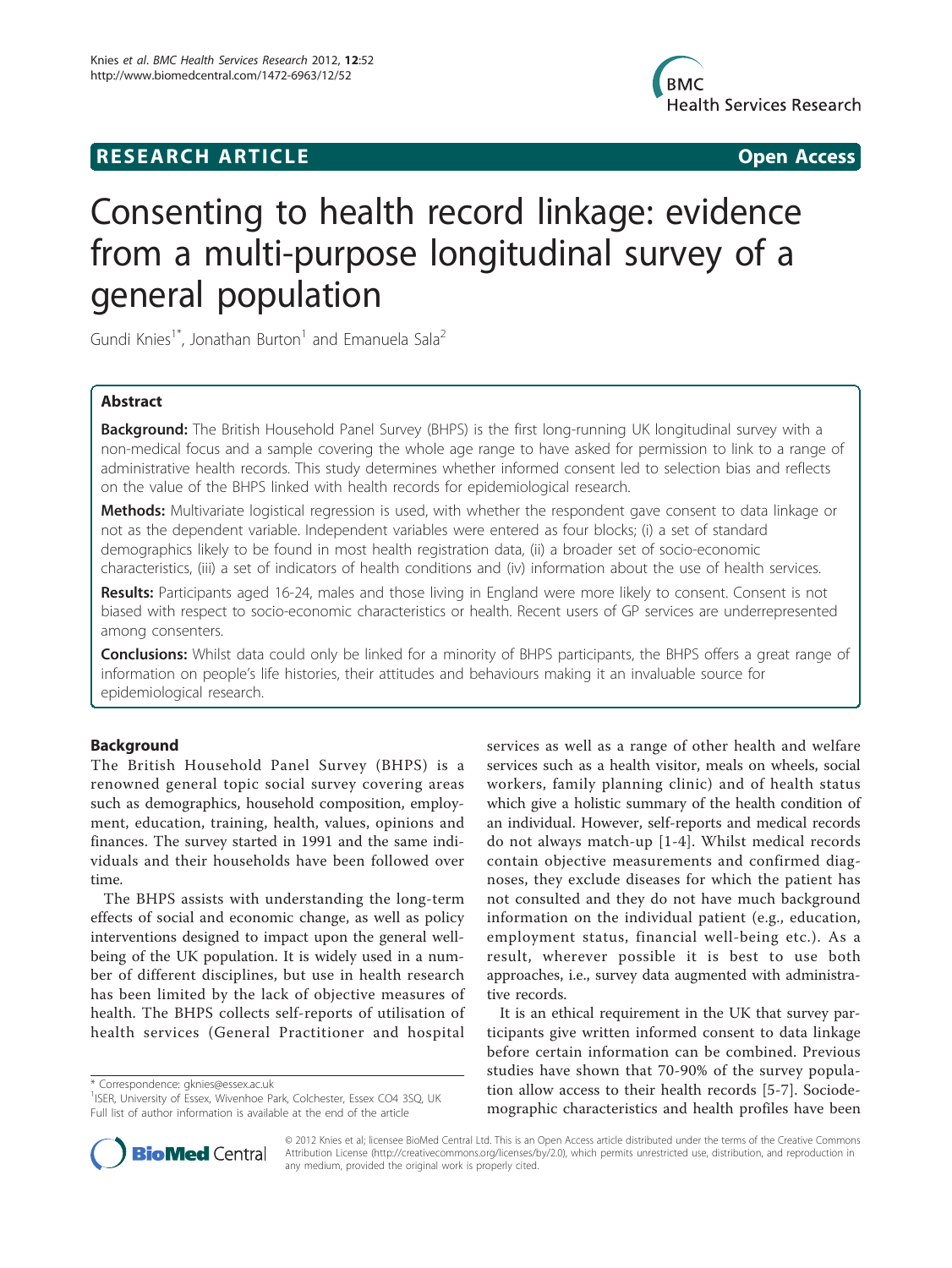found to be different for consenters and non-consenters, implying that results on health of linked datasets might be misleading. The nature of the relationship between the different respondent characteristics and the propensity to consent remains unclear as characteristics that are associated with higher consent in one study are negatively associated with consent in another [[8\]](#page-5-0). This may partly be explained by differences in the survey design and study populations; consent is the result of a complex decision making process that is influenced not only by standard socio-economic characteristics of the respondent but also by respondents' attitudes to privacy and the salience of the data linkage request, by survey design features such as survey fidelity and the presence of others during the interview, and, last but not least, by the interviewer's task-specific experience [[9\]](#page-5-0).

Previous evidence on consenting bias is from epidemiological surveys that focus on particular health outcomes, and on experience from data linkage requests on birth cohort studies, which are run by medical research units and have a strong focus on health-related issues. Participation in these studies required formal written consent, and the linkage to administrative health data is requested in the context of a study in which health and development is the primary research focus. The request is likely to appear to the respondent as valid and legitimate. Very little is known on consenting to health record linkage on surveys of the general population which have a much wider scope and survey the whole age range. Participation in these studies is based on informal informed consent, and there is less focus on health and so the request for data linkage may appear more "out of the blue", signing consent forms may be perceived threatening and respondents may be less likely to see the validity of the request. Whilst this may be expected to affect the level of consent, it may also affect patterns of consent. Ultimately, this is an empirical question.

This paper is an attempt to expand the current knowledge and exploits the rich resource of the BHPS data about those individuals who gave or withheld their consent. In 2008, in the 18th annual survey of the BHPS, participants were asked for their informed consent to allow their survey data to be augmented with health records held by the National Health Services (NHS) and the Departments of Health. Patterns of consent are analysed and how many linked records may be available for innovative analyses of health outcomes are extrapolated.

## Methods

The British Household Panel Survey (BHPS) is an annual longitudinal household panel survey, managed at the Institute for Social and Economic Research (ISER) at the University of Essex. The survey started in 1991 with a nationally-representative stratified, clustered sample of 5500 households. Within each household, all those aged 16 and above were eligible for a full individual interview. At Wave 2, in 1992, all individuals were issued for reinterview. From Wave 2 onwards, new entrants to the household are eligible for interview. If a sample member changed addresses, they are followed (within the UK) and interviewed in their new address. Any adults in their new address are also eligible for interview. As a young person reaches the age of 16 they become eligible for a full adult interview. A baby born to a sample household becomes part of the sample. Thus, the sample is designed to be self-perpetuating; whilst some sample members die, new sample members are joining all the time. This longitudinal design offers great potential for those who wish to research the life-course. In 1999 additional booster samples were added to the BHPS in Scotland and Wales (1500 households each) to allow for analysis within and across England, Scotland and Wales. In 2001, a Northern Ireland booster sample was added (2000 households). Generally the household response rates over the life of the BHPS have been in the range of 85-90%, although the last two waves dipped below this slightly (84.7 and 84.2% at Waves 17 and18, respectively). Our analysis focuses on the 13454 adults who gave a full interview and were living in the 7596 households which were interviewed at Wave 18 of the BHPS. Most interviews (96.6%) were carried out between September and December 2008, with the remainder being completed in the early months of 2009.

Interviews are conducted face-to-face using Computer-Assisted Personal Interviewing (CAPI) with interviewers calling on participants in their homes. The individual questionnaire takes around 45 min to answer, and questions cover a broad subject range. There are question modules on demographics, education, training, employment, values and opinions, politics, the environment, finances, receipt of benefits, external transfers and household expenditure. The BHPS also collects a considerable amount of self-reports on health, including, for example, the General Health Questionnaire (GHQ) to measure mental health, whether participants have been admitted to hospital, or diagnosed with a cancer. In waves 9 and 14, the survey includes the 36-item Health Survey (SF-36).

Approximately one week before the start of Wave 18 of the BHPS, sample members were sent an advance letter to inform them that an interviewer would soon be calling on them to ask for an interview. Consent to health data linkage was asked for the first time at Wave 18 and an information leaflet detailing the plans to add administrative health data to the survey was also enclosed with the advance letter. The leaflet set out what information would be added, who will use the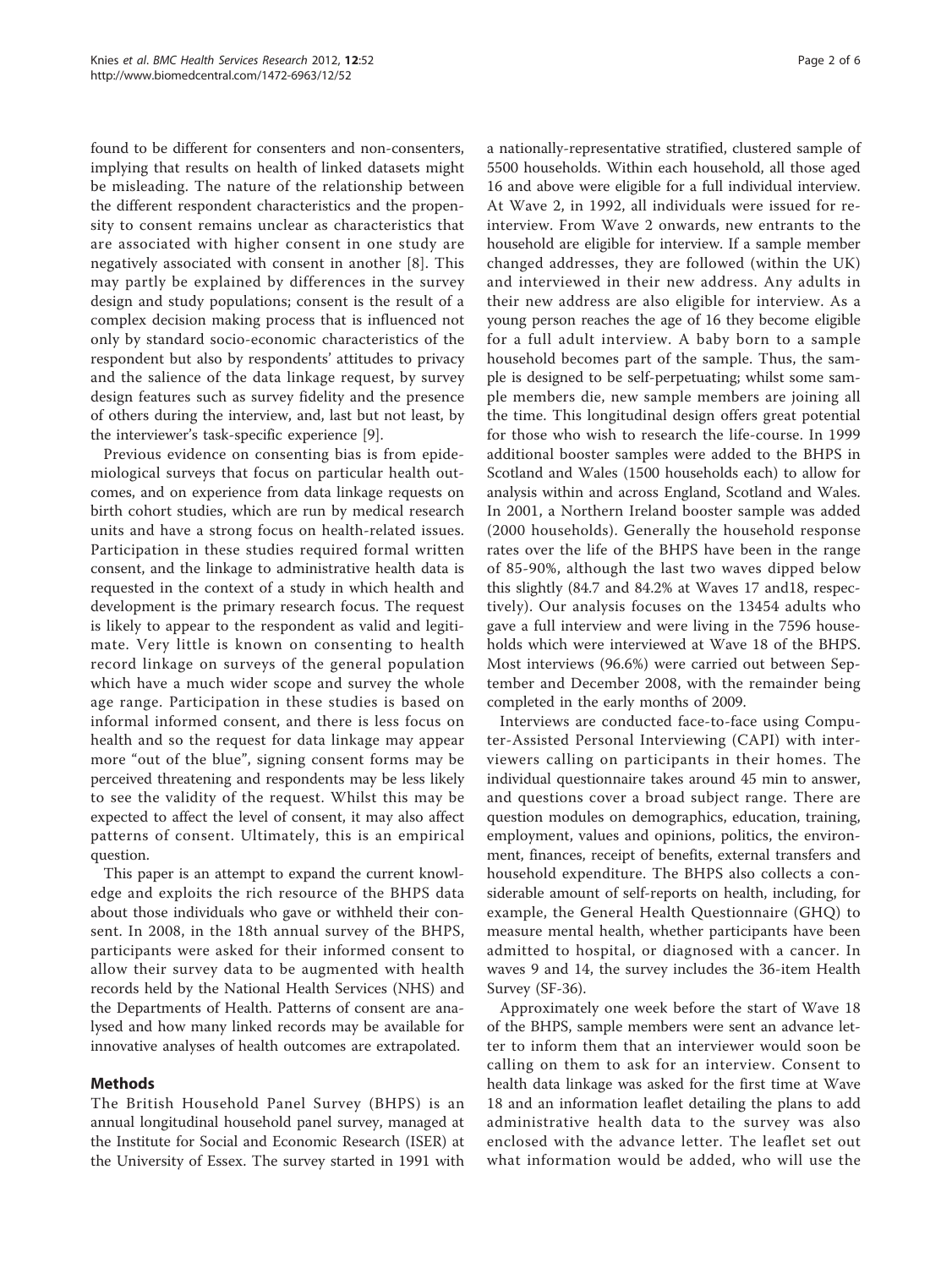information, how long consent lasts and data security. Two health-based consents were sought; (1) link to health data which covered admissions or attendance to hospital (including dates, diagnoses, treatments, surgical procedures, waiting times), records of specific conditions such as cancer or diabetes, prescriptions, and (2) link to the NHS Central Register to gather health registration information (such as name of Health Authority, NHS number, cause and date of death). There was also information for sample members about how they could revoke their consent at any time and gave a free-post address and a free-phone telephone number so they could contact ISER to ask any questions. Participants had the opportunity to request further information or to opt out of the survey on receipt of the advance letter. All materials assisting the collection of informed consent are provided online with the BHPS documentation [\[10](#page-5-0)].

Consents for both health data linkages were collected as part of the individual questionnaires from adults (16+ years old) at the end of the interview. The procedure for asking for consent, along with the actual question wording and content of the information leaflet and the consent forms, had to be approved by the Medical Research Ethics Committee (MREC). The MREC aimed to ensure that the consent request was transparent, and that the respondents were fully informed about what they were consenting to.

During the interview the interviewer explained to the participant about the data linkages, gave the participant a permission form to sign and also answered any additional questions the participant may have had about the linkages. Signing the permission form indicated that the participant had read the information leaflet and had the opportunity to ask questions about the process. On the form, there was a box for the participant to tick to indicate that they gave consent to linkage for a particular stream of data (health data, NHS Central Register), differentiated by which authorities hold the information. Participants were thus able to give consent to one stream of linkage and withhold their consent to another. The participants then had to sign and date each form and gave them to the interviewer. Forms were not left with the respondents to sign and mail back after the interviewer visit. However, a copy of the signed form was left with the participant for their own records. As well as receiving the signed consent form, the interviewer also coded in the CAPI questionnaire whether or not the participant gave consent. Once the fieldwork for Wave 18 of the BHPS was over, the data and the signed consent forms were returned to ISER. The consent forms were then checked against the CAPI data, to ensure that there had been no errors and that a signed consent form exists for all participants expected to have

one according to the data. Where the CAPI data indicated consent, but there was no form, the CAPI data was edited to indicate that the form was missing and this was treated as not having consent.

The dependent variable used in this research is whether or not the participant signed a consent form to allow 'Flagging or tracing on the NHS Central Registers' or 'Adding of Administrative health records'. The independent variables are grouped into four blocks and include not only population characteristics that may be readily available in all medical research, say from health registrations (variable set 1, see Additional file [1:](#page-4-0) Table S1), but also characteristics that are not typically collected in medical surveys (variable sets 2-4, see Additional file [1](#page-4-0): Table S1). Variable set 3 includes all health-related information collected in the BHPS interview in Wave 18; information on body mass and past hospitalisations is included from previous waves of the BHPS since obesity and hospitalisations are of specific interest to analysts and policymakers (and this was mentioned in the information leaflet). We report bivariate associations and estimate multivariate logistic regression models, allowing for spurious correlations in the characteristics. Results are weighted using population weights for the UK in 2008. The weights used are provided in the BHPS and account for unequal selection probabilities of addresses, non-response at the household level and non-response of individuals within responding households [\[11](#page-5-0)]. The consent rates are calculated in the statistical data analysis programme Stata using the command *mean* [[12\]](#page-5-0). Adjusted Wald tests are performed to test for statistically significant differences in group means.

Finally, we estimate how many linked health records may be available, based on achieved consent rates. The calculation assumes that all those who have reported any hospitalisation over the course of the past 18 years do actually have a record on the respective country's hospital episode database, and, based on experience with linking hospital episodes from England to survey data, that 90% of current year hospitalisations and 75% of earlier hospitalisations can be correctly identified as belonging to the consenter [[13](#page-5-0)]. Indeed, respondents are likely to have more than one hospital episode per hospitalisation, and they may have been hospitalised repeatedly.

## Results

All 13 454 adults who were interviewed were asked for their consent to health data linkage, and 5362 (41%) consented. While participants could allow linkage of one stream of data but not another, in practice 99% of those who gave consent to link to health data also gave consent to link to the NHS Central Register.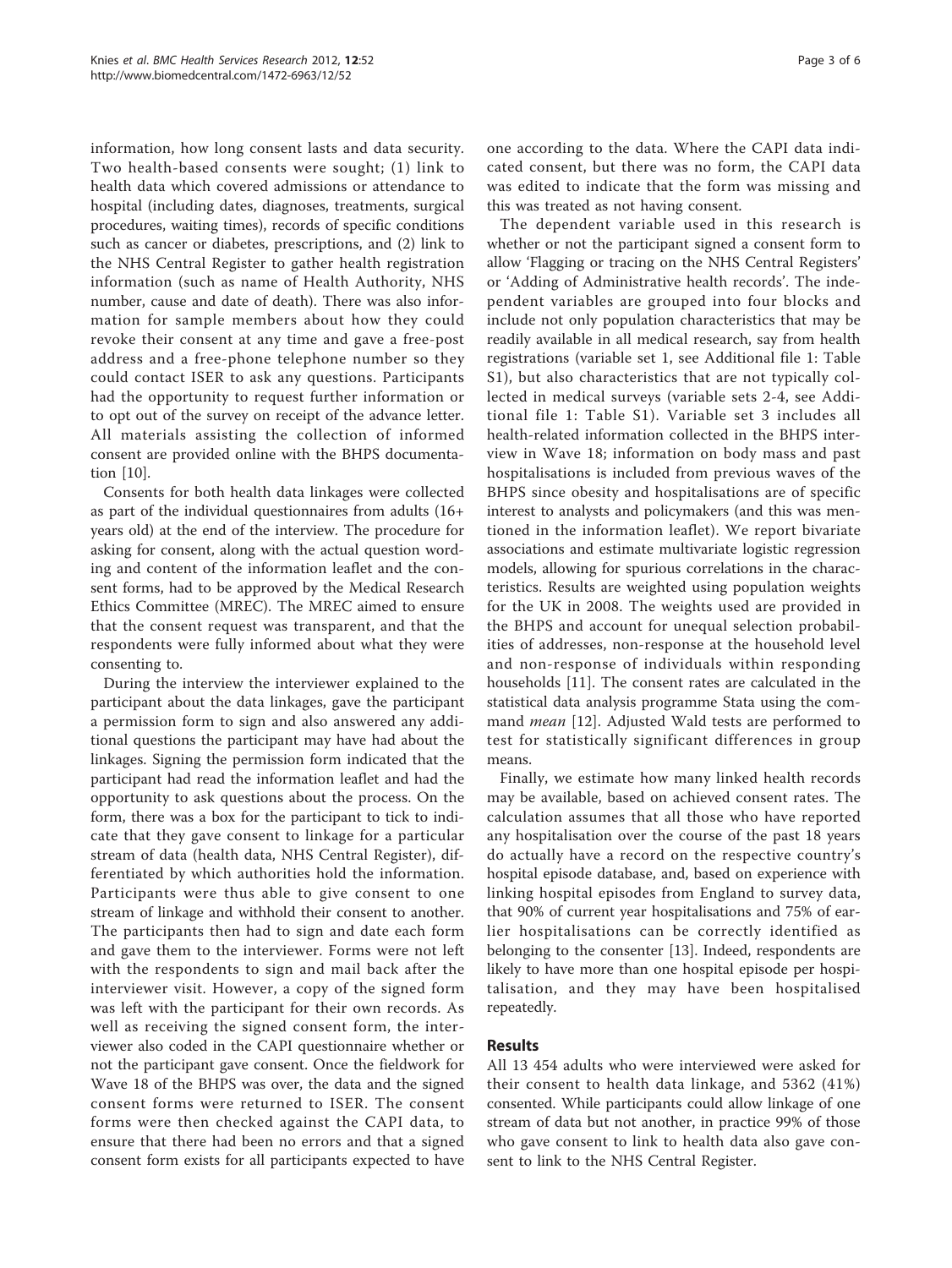Additional file [1:](#page-4-0) Table S1 reports the number of observations and estimated consent rates broken down by population characteristics. Consent is significantly higher among people who live in England (Mean: 42.4; F(1, 13 453) = 56.91,  $p < .001$ ), participants aged 16-24  $(M: 45.9; F(1, 13 453) = 10.43, p < .001)$ , and among those who consider their ethnicity to be British/Irish White (M: 42.4; F(1, 13 453) = 33.31,  $p < .001$ ). There is some indication that consent is associated with level of qualification. There is a significant difference in consent for people who have a higher degree, A-levels, a commercial qualification or no qualifications. Consent is also higher among participants not living in standard household types (such as households consisting of two or more unrelated adults, e.g., student households), and among participants whose income falls in the third quartile of the income distribution. Self-reported health is generally not associated with consent. There are two exceptions; diabetes and obesity are associated with higher consent. Consent is higher for participants who reported that they have used other (non-GP or hospital in-patient) health and welfare services in the previous 12 months. No other indicator of use of health services is associated with consent in the bivariate models.

When we consider all four sets of independent variables in a multivariate logistic regression model, the negative associations between living in Wales, Scotland or Northern Ireland compared to living in England persist (Additional file [2](#page-4-0): Table S2). Moreover, those who consider their ethnicity British/Irish White have a 75% higher chance of consent. We find that the youngest group of participants (aged 16-24) in the BHPS have a 61% higher chance of giving consent than the oldest group (aged 60 or older). Males are slightly overrepresented among consenters (OR: 1.14,  $p < .05$ ). Whilst having a higher degree is positively associated with consent (OR: 1.52,  $p < .001$ ), household and socio-economic characteristics of the population generally are not associated with consent. Last but not least, out of the 20 subjective indicators of health only one is associated with consent in the multivariate models. We find that participants who report to have been diagnosed with diabetes (OR: 1.30,  $p < .05$ ) are more likely to consent. The association between consenting and utilisation of health services is complex. While people who have recently used GP services are less likely to consent (OR: 0.84,  $p < .001$ ), there is a positive association with use of other health and welfare services in the last 12 months (OR: 1.15,  $p < .05$ ), and with hospitalisations in a previous wave of the survey, where at least one hospitalisation was related to childbirth (OR: 1.24,  $p < .05$ ). Recent hospitalisations and other indicators of use of health and welfare services are not associated with consent.

Additional file [3:](#page-4-0) Table S3 reports the estimated sample sizes for linking to health records. Consent to link health records was obtained from 2860 adults in England, and from roughly 2500 adults in the other countries of the UK. Given these numbers, analysts may expect to find complete linked health and survey records for around 2100 adults. Whilst not the subject of this paper, adults who were 'responsible' for a child (aged 0- 15) in the household, usually the mother, were also asked for their permission to link administrative health data held on the child(ren) to the survey responses. Around 1500 consents for adding children's health records were obtained. For 90% of them, complete birth-related information would be available.

## **Discussion**

This research is the first population-based longitudinal study assessing the consent patterns in a population spanning the whole age range and in the context of a survey that is not specifically focused on health. We find that consent is biased only with respect to sociodemographic characteristics but not with respect to health and socio-economic characteristics. This is in stark contrast to the medical studies which report strong biases on health [[6,7,](#page-4-0)[14,15](#page-5-0)]. Consent rates, however, are much lower than in medical studies [\[5](#page-4-0)-[7\]](#page-4-0).

Differences to previous results on consenting bias may partly be explained by the fact that the BHPS recruited participants from the general population and the data linkage request covered a whole range of health data. As a general topic survey, the BHPS does not have the health and development focus of other studies which have asked for consent, so the request to link to administrative data may have been perceived as a peripheral request, unconnected to the core purpose of the study and equally threatening to all. Moreover, data linkage was a new area for the BHPS and it may be that respondents and interviewers, many of whom have participated for up to 18 years, were wary about this innovation. During the time in which the consents were asked there were also a number of high-profile losses of personal data by the government which may have reduced confidence in the security of personal administrative data.

Currently only a minority of BHPS records can be linked to health records given relatively low consent rates, although this still gives more than 5300 adults who have consented to data linkage. While consent is not biased with respect to the socio-economic and demographic characteristics of the core BHPS sample, the research potential for health in minority ethnic groups is limited due to relatively low numbers in the sample. In line with previous research, the analysis shows that minority ethnic groups are less likely to consent [\[8,16-18\]](#page-5-0). Despite the lower consent rates in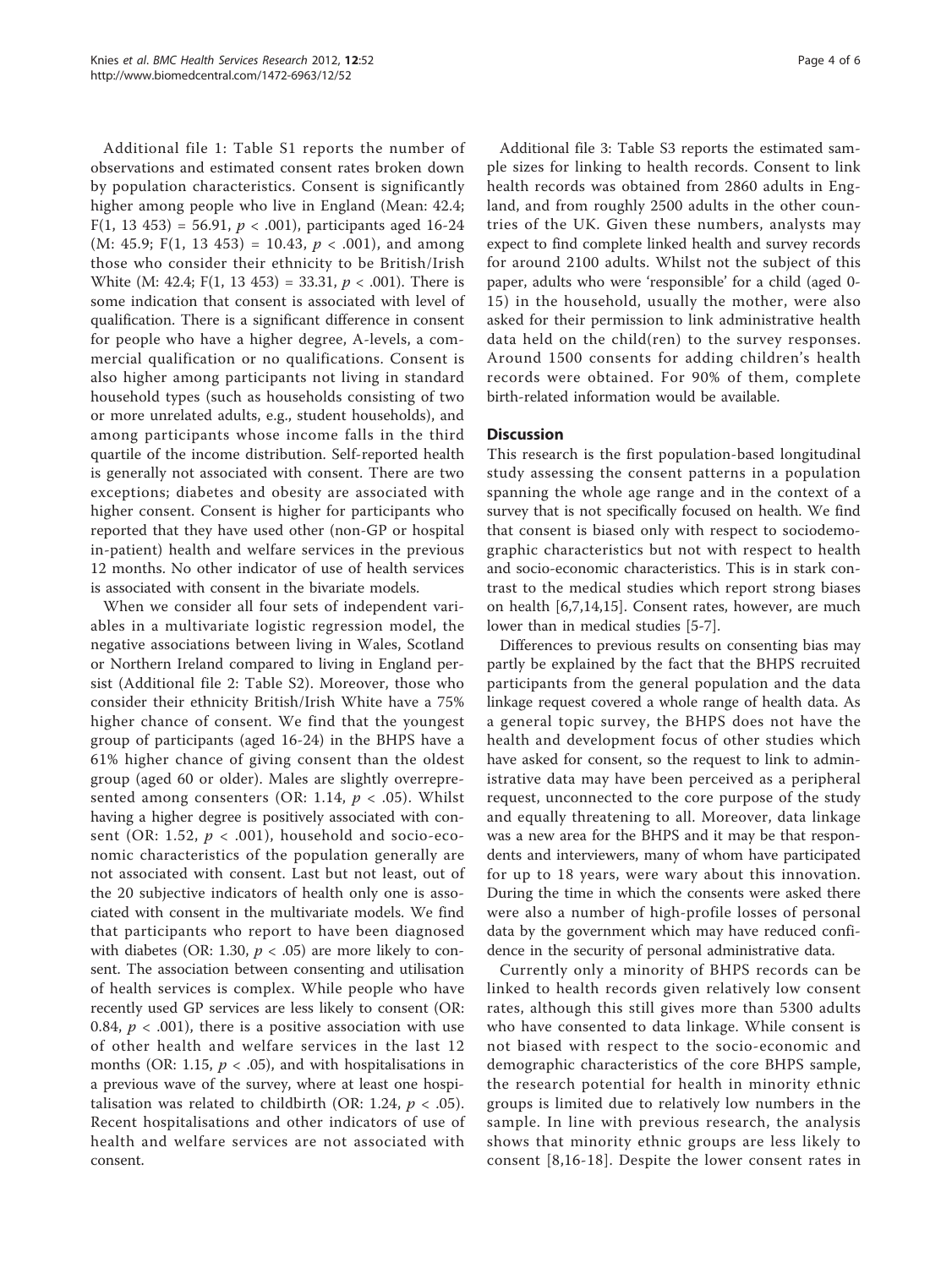<span id="page-4-0"></span>Scotland, Wales and Northern Ireland, the over-sample in these areas means that the BHPS would be a potentially valuable resource to analyse regional differences. Moreover, the value of the BHPS arises from having followed the same people over a very long period of time and observing their lifestyle and household context. Hospitalisations have been reported by 50% of the respondents to BHPS Wave 18; some utilisations of hospital services may not have been reported [3]. The study observes the respondents (in the context of their household) prior to the hospitalisation, and afterwards.

Since most study characteristics are not associated with consent, analysts do not have to worry too much about re-weighting the analysis to adjust for differential consenting in most cases. In a companion paper it was found, however, that many other characteristics of respondents such as markers of their risk aversion and community-mindedness are associated with consent [\[9](#page-5-0)]. To the extent that these characteristics may also be related to health outcomes, analysts may consider more carefully whether re-weighting is necessary.

It is planned to re-approach non-consenters and new entrants to the study with the consent question in a future interview, and knowing who is more reluctant to consent may help targeting resources on groups of the population that currently are underrepresented among the consenters. The study results on diabetes and cancer, the only two types of disease which were specifically mentioned in the BHPS information leaflet, suggest that consent rates may be boosted by mentioning in the information leaflet specific diseases which have a high prevalence in the study population. The result is in line with findings from the survey research showing that cooperation rates are higher if the study subject is more salient to the participant [[19\]](#page-5-0).

## Conclusions

There is an interest in the UK in linking survey data to hospital episode records and, in the longer run, to make use of Primary Care Trust and GP data. The results of this study suggest that it may be difficult to obtain consent for such data linkages from recent users of GP services. Therefore, one may want to reconsider plans to link to GP records, i.e., remove any references in the information leaflet to types of health data which people may associate with their GP (here: prescriptions). In the UK it is not currently possible to systematically link surveys to GP records. Institutions that manage surveys may be best advised to design more specific consent forms and survey instruments when such linkages have become feasible.

In 2010, the BHPS sample was incorporated into Understanding Society, the new UK Household Longitudinal Study (UKHLS). For more information on this study see<http://www.understandingsociety.org.uk>. Future data linkage exercises on the survey will be informed by methodological research carried out on the Innovation Panel of Understanding Society. The Innovation Panel offers a unique opportunity to investigate the effect of different designs of survey instruments on survey outcomes, including informed consent to health data linkages.

## Additional material

[Additional file 1: T](http://www.biomedcentral.com/content/supplementary/1472-6963-12-52-S1.XLSX)able S1. Characteristics of consenters in study sample.

[Additional file 2: T](http://www.biomedcentral.com/content/supplementary/1472-6963-12-52-S2.XLSX)able S2. Multivariate logistic regression of consent to link administrative health records.

[Additional file 3: T](http://www.biomedcentral.com/content/supplementary/1472-6963-12-52-S3.XLSX)able S3. Expected sample sizes for linked BHPS and health data.

#### Acknowledgements

We are grateful for the comments received from Dr Stephanie McFall (ISER, University of Essex) after reviewing an earlier version of the manuscript. This project is funded by the ESRC grant RES-586-47-0002.

#### Author details

<sup>1</sup>ISER, University of Essex, Wivenhoe Park, Colchester, Essex CO4 3SQ, UK 2 University of Milano Bicocca, Milan, Italy.

#### Authors' contributions

GK carried out the main analyses of the data. GK, JB and ES all contributed to the review of the literature, methods and discussion sections. All authors read and approved the final manuscript.

#### Competing interests

The authors declare that they have no competing interests.

Received: 30 June 2011 Accepted: 5 March 2012 Published: 5 March 2012

#### References

- Newell SA, Girgis A, Sanson-Fisher RW, Savolainen NJ: [The accuracy of self](http://www.ncbi.nlm.nih.gov/pubmed/10987638?dopt=Abstract)[reported health behaviors and risk factors relating to cancer and](http://www.ncbi.nlm.nih.gov/pubmed/10987638?dopt=Abstract) [cardiovascular disease in the general population: A critical review.](http://www.ncbi.nlm.nih.gov/pubmed/10987638?dopt=Abstract) Am J Prev Med 1999, 17(3):211-229.
- 2. Okura Y, Urban LH, Mahoney DW, Jacobsen SJ, Rodeheffer RJ: [Agreement](http://www.ncbi.nlm.nih.gov/pubmed/15528061?dopt=Abstract) [between self-report questionnaires and medical record data was](http://www.ncbi.nlm.nih.gov/pubmed/15528061?dopt=Abstract) [substantial for diabetes, hypertension, myocardial infarction and stroke](http://www.ncbi.nlm.nih.gov/pubmed/15528061?dopt=Abstract) [but not for heart failure.](http://www.ncbi.nlm.nih.gov/pubmed/15528061?dopt=Abstract) J Clin Epidemiol 2004, 57(10):1096-1103.
- 3. Ritter PL, Stewart AL, Kaymaz H, Sobel DS, Block DA, Lorig KR: [Self-reports](http://www.ncbi.nlm.nih.gov/pubmed/11166528?dopt=Abstract) [of health care utilization compared to provider records.](http://www.ncbi.nlm.nih.gov/pubmed/11166528?dopt=Abstract) J Clin Epidemiol 2001, 54(2):136-141.
- 4. Sauver JLS, Hagen PT, Cha SS, Bagniewski SM, Mandrekar JN, Curoe AM, Rodeheffer RJ, Roger VL, Jacobsen SJ: [Agreement Between Patient Reports](http://www.ncbi.nlm.nih.gov/pubmed/15704775?dopt=Abstract) [of Cardiovascular Disease and Patient Medical Records.](http://www.ncbi.nlm.nih.gov/pubmed/15704775?dopt=Abstract) Mayo Clin Proc 2005, 80(2):203-210.
- 5. Baker R, Shiels C, Stevenson K, Fraser R, Stone M: [What proportion of](http://www.ncbi.nlm.nih.gov/pubmed/11042920?dopt=Abstract) [patients refuse consent to data collection from their records for](http://www.ncbi.nlm.nih.gov/pubmed/11042920?dopt=Abstract) [research purposes?](http://www.ncbi.nlm.nih.gov/pubmed/11042920?dopt=Abstract) Br J Gen Pract 2000, 50(457):655-556.
- 6. Dunn KM, Jordan K, Lacey RJ, Shapley M, Jinks C: [Patterns of consent in](http://www.ncbi.nlm.nih.gov/pubmed/15155293?dopt=Abstract) [epidemiologic research: Evidence from over 25,000 responders.](http://www.ncbi.nlm.nih.gov/pubmed/15155293?dopt=Abstract) Am J Epidemiol 2004, 159(11):1087-1094.
- 7. Gerber Y, Jacobsen SJ, Killian JM, Weston SA, Roger VL: [Participation bias](http://www.ncbi.nlm.nih.gov/pubmed/17673061?dopt=Abstract) [assessment in a community-based study of myocardial infarction, 2002-](http://www.ncbi.nlm.nih.gov/pubmed/17673061?dopt=Abstract) [2005.](http://www.ncbi.nlm.nih.gov/pubmed/17673061?dopt=Abstract) Mayo Clin Proc 2007, 82(8):933-938.